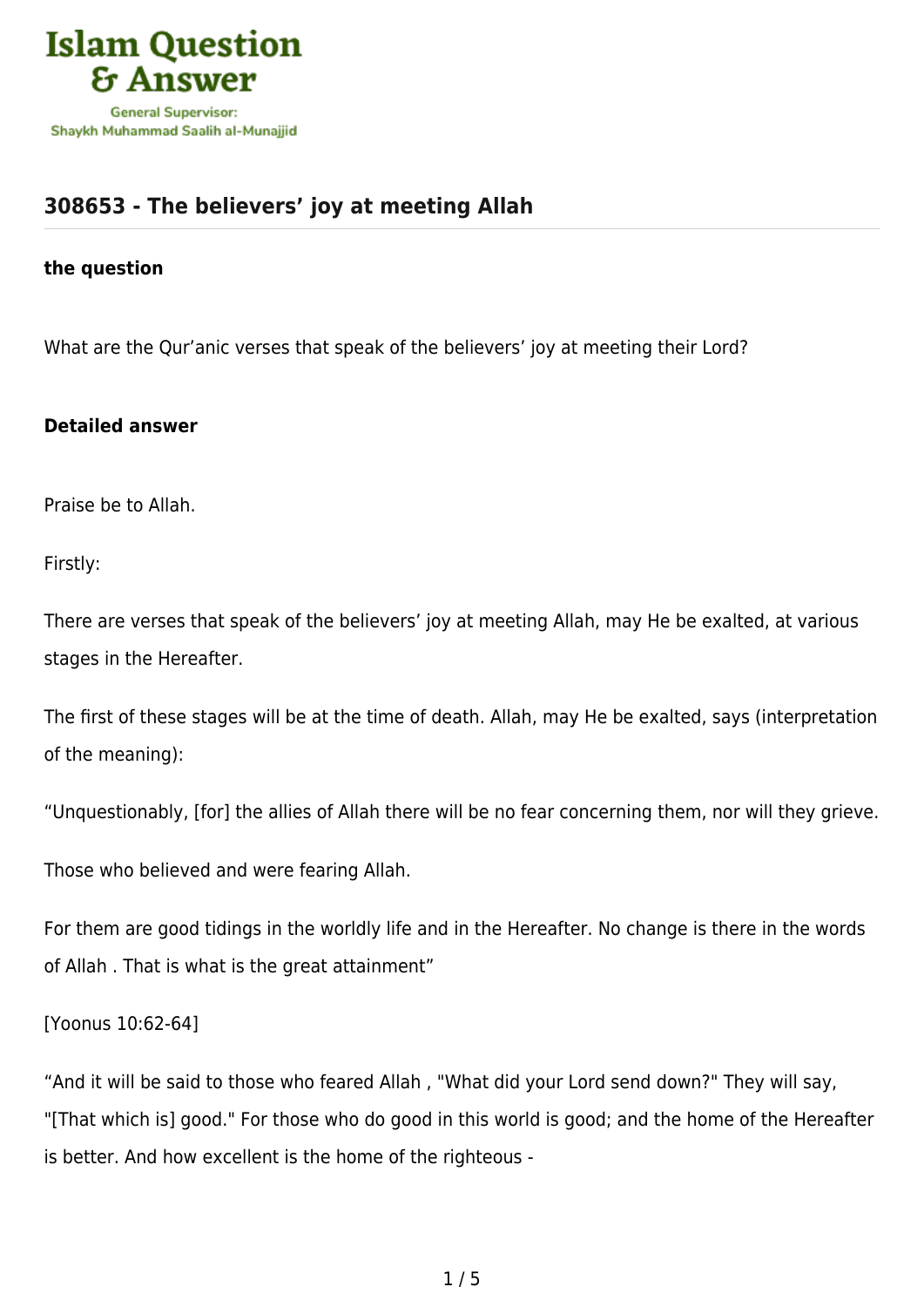

Gardens of perpetual residence, which they will enter, beneath which rivers flow. They will have therein whatever they wish. Thus does Allah reward the righteous -

The ones whom the angels take in death, [being] good and pure; [the angels] will say, 'Peace be upon you. Enter Paradise for what you used to do'"

[an-Nahl 16:30-32]

"Indeed, those who have said, "Our Lord is Allah " and then remained on a right course - the angels will descend upon them, [saying], "Do not fear and do not grieve but receive good tidings of Paradise, which you were promised.

We [angels] were your allies in worldly life and [are so] in the Hereafter. And you will have therein whatever your souls desire, and you will have therein whatever you request [or wish],

As accommodation from a [Lord who is] Forgiving and Merciful"

[Fussilat 41:30-32].

When the angels of mercy come to the believing slave with glad tidings from Allah, he will feel and express joy and happiness.

As for the disbeliever and the evildoer, he will feel and express anxiety, grief and distress.

Hence, when the believing slave is dying, he will long to meet Allah, whereas the disbeliever or evildoer will hate to meet Allah, may He be exalted.

Anas ibn Maalik narrated from 'Ubaadah ibn as-Saamit, from the Prophet (blessings and peace of Allah be upon him) that he said: "Whoever loves to meet Allah, Allah loves to meet him, and whoever hates to meet Allah, Allah hates to meet him." 'Aa'ishah or one of his wives said: "But we hate death." He said: "That is not what I meant. When the believer is dying, he is given the glad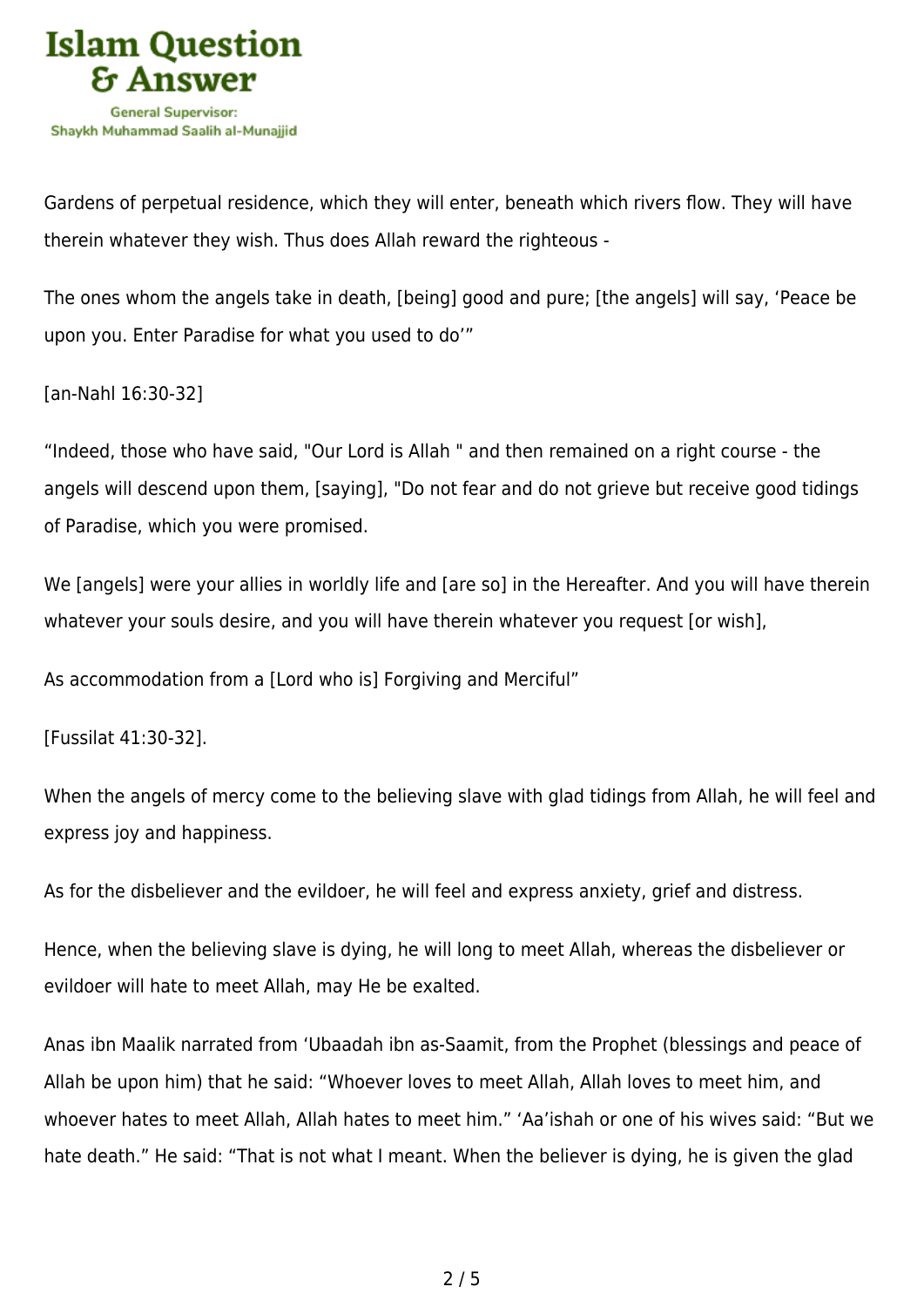

tidings of the pleasure and honour of Allah, and nothing is dearer to him than that which is ahead of him, thus he loves to meet Allah and Allah loves to meet him. But when the disbeliever is dying, he is given tidings of the punishment and wrath of Allah, and nothing is more hated to him than what is ahead of him, thus he hates to meet Allah and Allah hates to meet him."

Therefore the righteous person wants those who are carrying him to hasten with him to the grave, because he is longing for bliss, whereas the evildoer cries out, lamenting the fate to which he is going. In Saheeh al-Bukhaari and Sunan an-Nasaa'i, it is narrated that Abu Sa'eed al-Khudri (may Allah be pleased with him) said: The Messenger of Allah (blessings and peace of Allah be upon him) said: "When the bier is prepared, and the men lift it up to their shoulders, if the person was righteous, he says: 'Take me forward,' but if he was not righteous, he says to his family: 'Woe to me, where are you taking me?' And everything except man can hear his voice; if people could hear it they would fall unconscious.

See: al-Qiyaamah as-Sughra by 'Umar Sulaymaan al-Ashqar (28); al-Mawsoo'ah al-Fiqhiyyah (4/131).

## Secondly:

The believers will rejoice in the hereafter at the glad tidings that they receive of Paradise and what Allah has prepared for them in it, and they will receive the records of their deeds in their right hands. Look at the great joy of the believer when he receives his record of deeds, in the verse in which Allah, may He be glorified, says (interpretation of the meaning):

"So as for he who is given his record in his right hand, he will say, 'Here, read my record!

Indeed, I was certain that I would be meeting my account.'

So he will be in a pleasant life –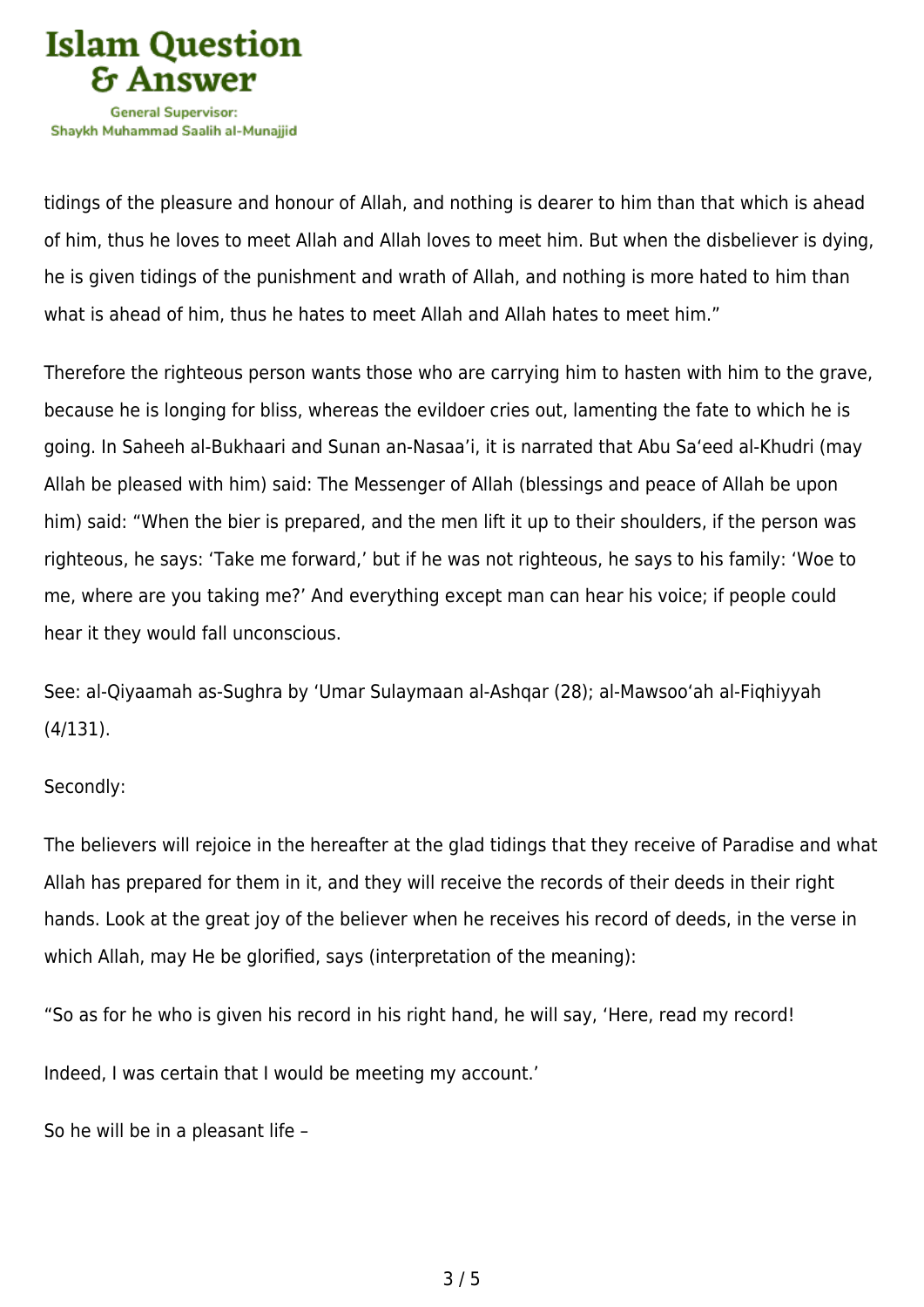

In an elevated garden,

Its [fruit] to be picked hanging near.

[They will be told], 'Eat and drink in satisfaction for what you put forth in the days past'"

[al-Haaqqah 69:19-24].

Thirdly:

Another aspect of the believers' joy at meeting Allah will be their joy when they see Him and gaze upon His noble Countenance. Allah, may He be exalted, says (interpretation of the meaning):

"For them who have done good is the best [reward] and extra"

[Yoonus 10:26].

The scholars of tafseer said that the "extra" is gazing upon the noble Countenance of Allah. This interpretation is supported by the report narrated by Muslim in his Saheeh (181) from Suhayb ar-Roomi (may Allah be pleased with him), that the Messenger of Allah (blessings and peace of Allah be upon him) recited this verse – "For them who have done good is the best [reward] and extra" – and said: "When the people of Paradise have entered Paradise, and the people of Hell have entered Hell, a caller will call out: 'O people of Paradise, you have a promise from Allah that He wants to fulfil for you.' They will say: 'What is it? Has He not caused our deeds to weigh heavily in the balance, and brightened our faces, and admitted us to Paradise, and saved us from the Fire?' Then He will remove the veil for them and they will gaze upon Him and, by Allah, they will not be given anything that is dearer or more delightful to them than gazing upon Him."

And Allah says in Soorat al-Qiyaamah:

"[Some] faces, that Day, will be radiant,